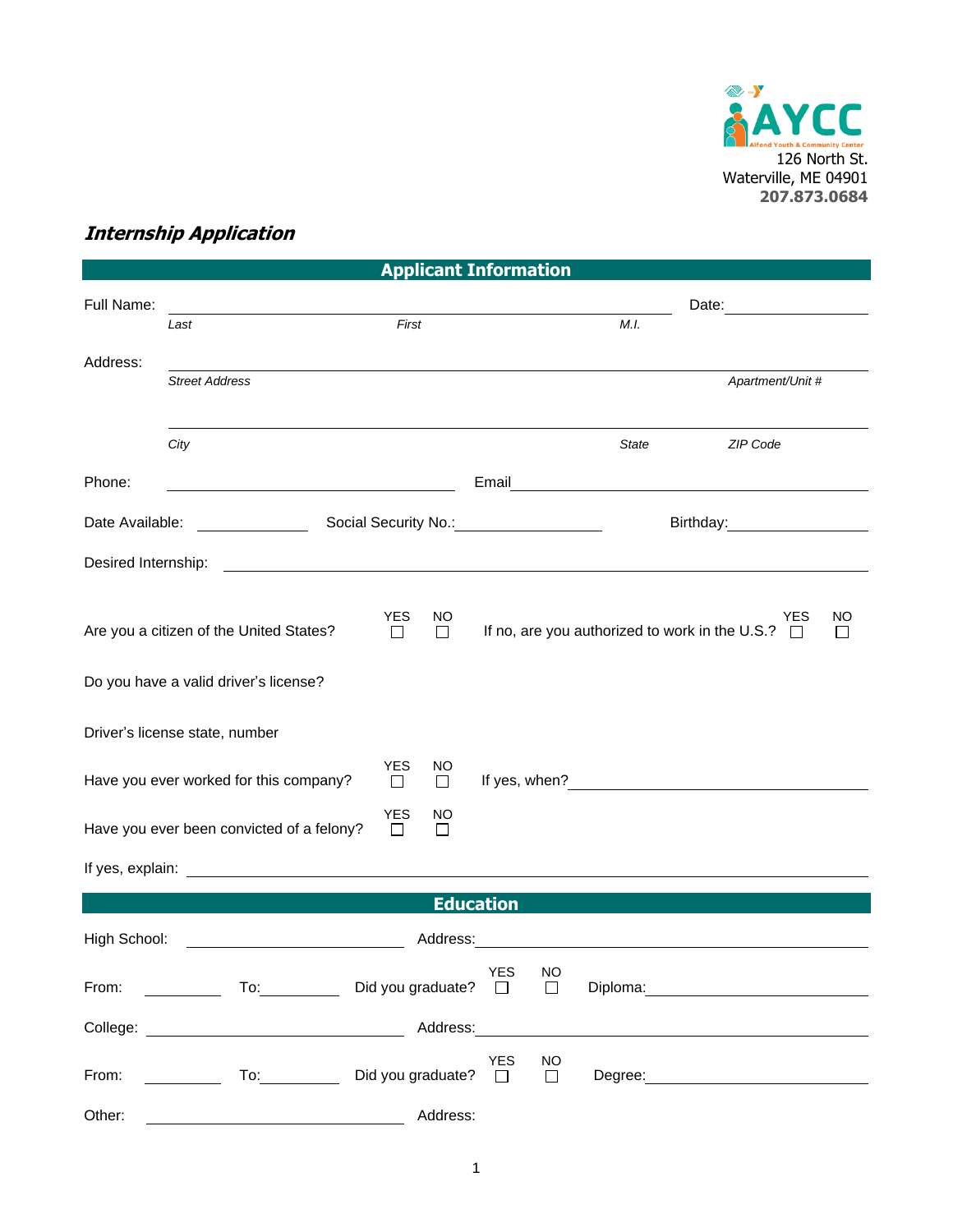| From:      | Did you graduate?                                                                                                      | <b>YES</b><br>$\Box$       | NO<br>$\mathbf{I}$  | Degree: <u>_____________________</u>               |  |
|------------|------------------------------------------------------------------------------------------------------------------------|----------------------------|---------------------|----------------------------------------------------|--|
|            |                                                                                                                        | <b>References</b>          |                     |                                                    |  |
|            | Please list three professional references.                                                                             |                            |                     |                                                    |  |
|            |                                                                                                                        |                            |                     |                                                    |  |
| Company:   | <u> 1989 - Johann Barn, mars ann an t-Amhain ann an t-Amhain ann an t-Amhain ann an t-Amhain an t-Amhain ann an t-</u> |                            |                     |                                                    |  |
| Address:   |                                                                                                                        |                            |                     |                                                    |  |
| Full Name: | <u> 2000 - Andrea Andrew Maria (h. 1888).</u>                                                                          |                            |                     | Relationship:<br><u> </u>                          |  |
| Company:   | and the control of the control of the control of the control of the control of the control of the control of the       |                            |                     | Phone: <u>_______________</u>                      |  |
| Address:   |                                                                                                                        |                            |                     |                                                    |  |
| Full Name: | <u> 1989 - Johann John Stein, markin film yn y brening yn y brening yn y brening yn y brening yn y brening yn y b</u>  |                            |                     |                                                    |  |
| Company:   | <u> 1980 - Andrea Stadt Britain, amerikansk politik (* 1950)</u>                                                       |                            |                     |                                                    |  |
| Address:   | and the control of the control of the control of the control of the control of the control of the control of the       |                            |                     |                                                    |  |
|            | <b>Previous Employment</b><br><u> 1989 - Johann Barnett, fransk politiker (</u>                                        |                            |                     |                                                    |  |
| Company:   | <u> 1989 - Johann Stein, marwolaethau a bhann an t-Amhair an t-Amhair an t-Amhair an t-Amhair an t-Amhair an t-A</u>   |                            |                     |                                                    |  |
| Address:   | <u> 1980 - Johann Barbara, martin amerikan personal (</u>                                                              |                            |                     | Supervisor: <u>_________</u>                       |  |
| Job Title: | Starting Salary:\$                                                                                                     |                            |                     | Ending Salary:\$                                   |  |
|            |                                                                                                                        |                            |                     |                                                    |  |
| From:      | $To: \begin{tabular}{ c c c } \hline \quad \quad & \quad \quad & \quad \quad \\ \hline \end{tabular}$                  |                            |                     | Reason for Leaving:<br><u>Neason</u> for Leaving:  |  |
|            | May we contact your previous supervisor for a reference?                                                               | <b>YES</b><br>$\Box$       | NO<br>$\mathbf{1}$  |                                                    |  |
|            |                                                                                                                        |                            |                     |                                                    |  |
| Company:   | <u> 1989 - Johann Stein, Amerikaansk politiker (* 1958)</u>                                                            |                            |                     |                                                    |  |
| Address:   |                                                                                                                        |                            |                     | Supervisor: Victor Control of Supervisor:          |  |
| Job Title: |                                                                                                                        | Starting Salary:\$         |                     |                                                    |  |
|            |                                                                                                                        |                            |                     |                                                    |  |
| From:      | $To: \begin{tabular}{ c c c } \hline \quad \quad & \quad \quad & \quad \quad \\ \hline \end{tabular}.$                 |                            |                     | Reason for Leaving:<br><u> Reason</u> for Leaving: |  |
|            | May we contact your previous supervisor for a reference?                                                               | <b>YES</b><br>$\mathbf{1}$ | NO.<br>$\mathbf{I}$ |                                                    |  |
|            |                                                                                                                        |                            |                     |                                                    |  |
| Company:   |                                                                                                                        |                            |                     |                                                    |  |
| Address:   |                                                                                                                        |                            |                     | Supervisor: Supervisor:                            |  |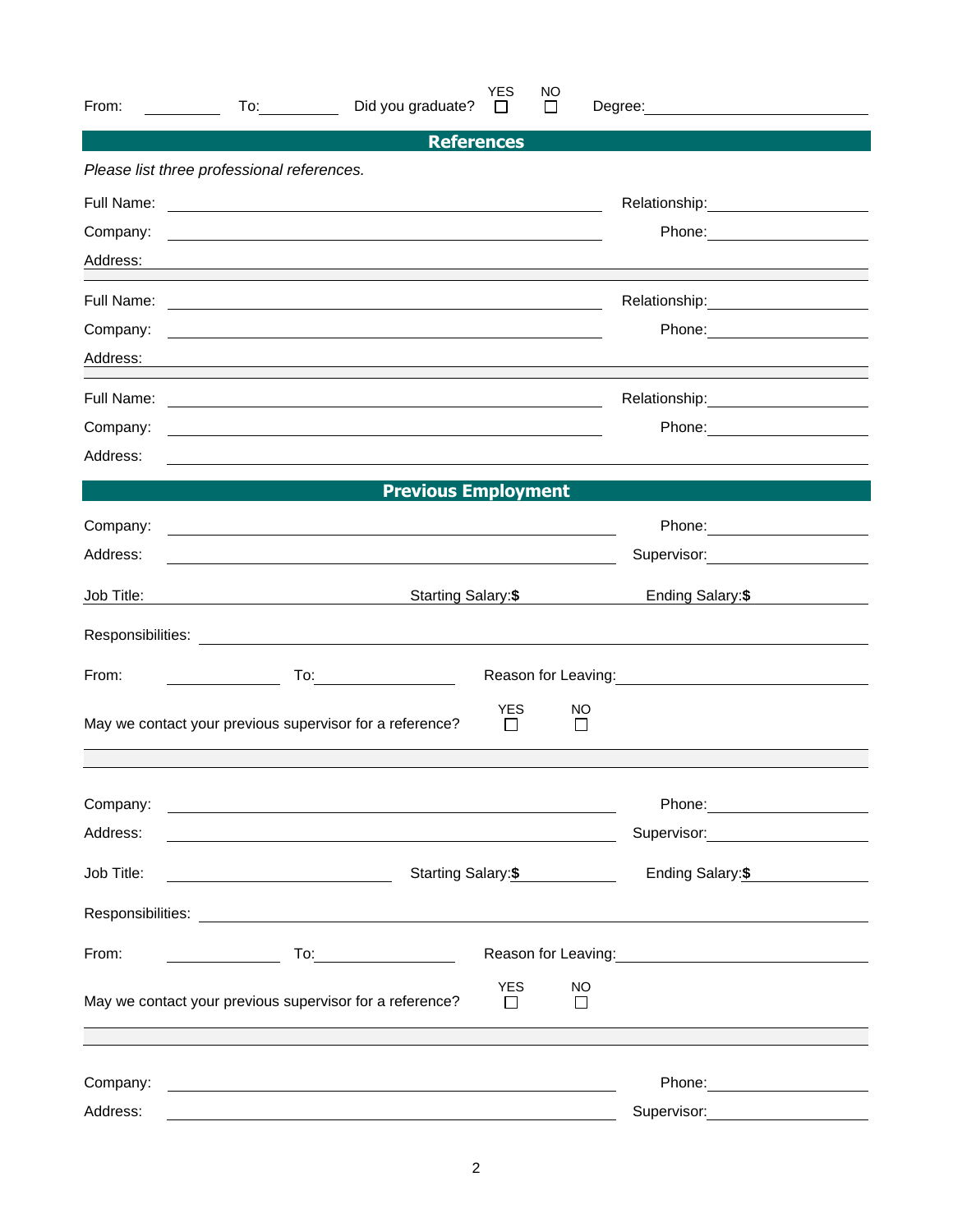| Job Title:<br><u> 1989 - Johann Barn, fransk politik (d. 1989)</u>                                                                                                                                                                                                                                                                                                                                                                                                    | Starting Salary: \$             |               |                     | Ending Salary: \$                                                                                                                                                                                                              |
|-----------------------------------------------------------------------------------------------------------------------------------------------------------------------------------------------------------------------------------------------------------------------------------------------------------------------------------------------------------------------------------------------------------------------------------------------------------------------|---------------------------------|---------------|---------------------|--------------------------------------------------------------------------------------------------------------------------------------------------------------------------------------------------------------------------------|
|                                                                                                                                                                                                                                                                                                                                                                                                                                                                       |                                 |               |                     |                                                                                                                                                                                                                                |
| From:<br>To:_____________________                                                                                                                                                                                                                                                                                                                                                                                                                                     |                                 |               |                     | Reason for Leaving:<br><u>Example 2008</u>                                                                                                                                                                                     |
| May we contact your previous supervisor for a reference?                                                                                                                                                                                                                                                                                                                                                                                                              | <b>YES</b><br>$\Box$            | NO.<br>$\Box$ |                     |                                                                                                                                                                                                                                |
|                                                                                                                                                                                                                                                                                                                                                                                                                                                                       | <b>Military Service</b>         |               |                     |                                                                                                                                                                                                                                |
| Branch:                                                                                                                                                                                                                                                                                                                                                                                                                                                               |                                 |               | From: $\frac{1}{2}$ | $\overline{a}$ To:                                                                                                                                                                                                             |
|                                                                                                                                                                                                                                                                                                                                                                                                                                                                       |                                 |               |                     | Type of Discharge: The Contract of Discharge Services of Discharge Services of Discharge Services of The Contract of The Contract of The Contract of The Contract of The Contract of The Contract of The Contract of The Contr |
|                                                                                                                                                                                                                                                                                                                                                                                                                                                                       |                                 |               |                     |                                                                                                                                                                                                                                |
|                                                                                                                                                                                                                                                                                                                                                                                                                                                                       | <b>Disclaimer and Signature</b> |               |                     |                                                                                                                                                                                                                                |
| I certify that my answers are true and complete to the best of my knowledge, and I grant permission to confirm the<br>information supplied on this application by me. I understand that any false statements, misrepresentations, or<br>omissions made by me orally or in this application, or any other documents in connection with my application,<br>may be grounds for denial of internship or dismissal from internship, regardless of when and how discovered. |                                 |               |                     |                                                                                                                                                                                                                                |
| I understand that if an offer of an internship is made, I will be subject to a comprehensive background check.                                                                                                                                                                                                                                                                                                                                                        |                                 |               |                     |                                                                                                                                                                                                                                |
| I acknowledge that it is the policy of the Alfond Youth & Community Center to provide equal employment<br>opportunities to all applicants without regard to race, color, gender, physical or mental disability, religion, age,<br>national origin, or other legally protected status.                                                                                                                                                                                 |                                 |               |                     |                                                                                                                                                                                                                                |

Signature: <u>Date:</u> Date: Date: Date: Date: Date: Date: Date: Date: Date: Date: Date: Date: Date: Date: Date: Date: Date: Date: Date: Date: Date: Date: Date: Date: Date: Date: Date: Date: Date: Date: Date: Date: Date: Date:

**Why the AYCC?** 

Why are you interested in an internship with the Alfond Youth and Community Center?

What field do you ultimately wish to build a career in?

How do you see this internship fitting into your long-term career goals?